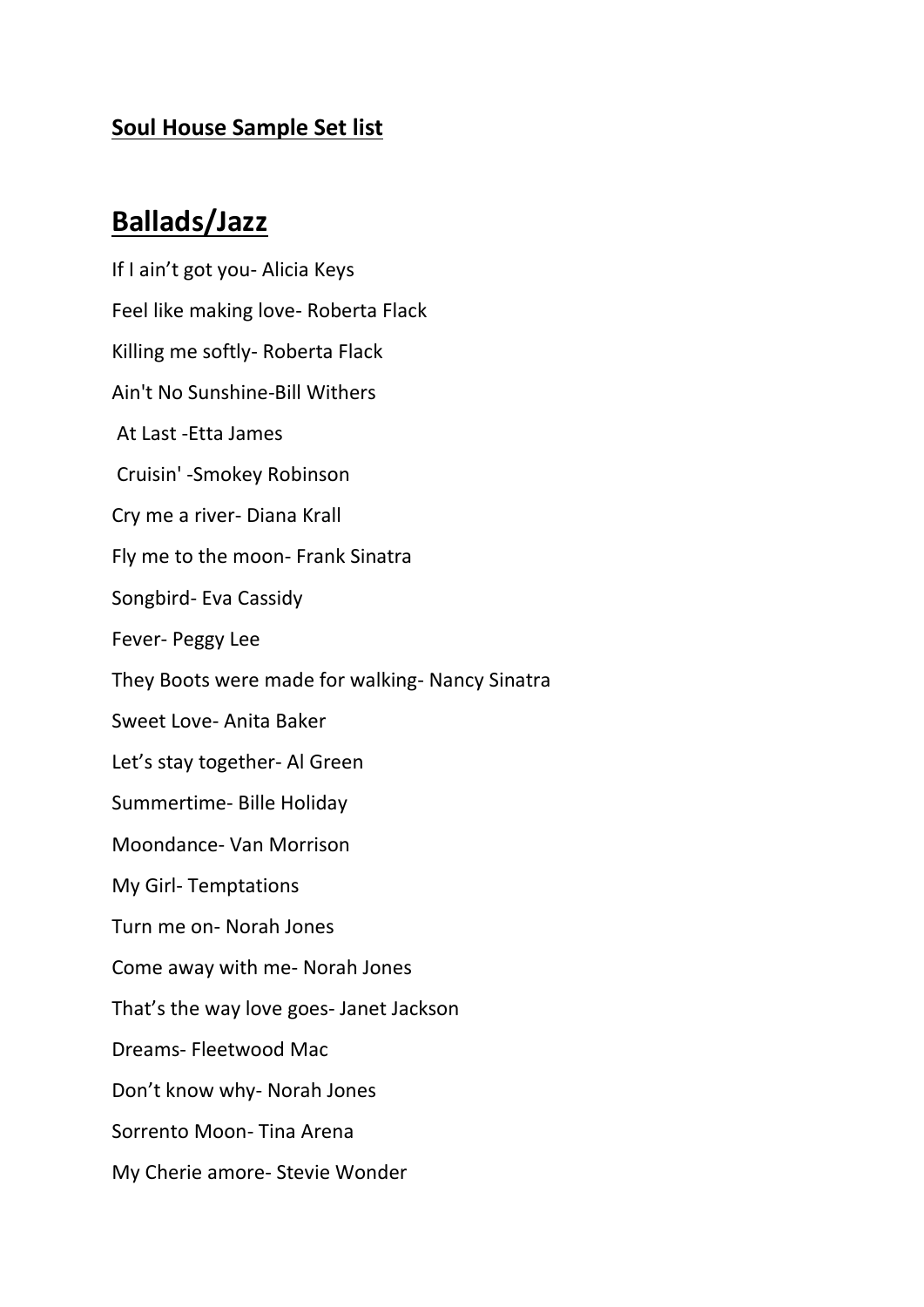Isn't she lovely- Stevie Wonder Yesterday- The Beatles Ordinary people- John Legend What a Wonderful World -Louis Armstrong Waiting on the world to change- John Mayor Natural Woman- Carole King Son of a preacher man- Dusty Springfield Stand By Me- Ben E. King I'm Yours -Jason Mraz Thinking out loud- Ed Sheeran Perfect- Ed Sheeran All of me- John legend Stay with me- Sam Smith L.O.V.E- Nat King Cole Sitting on the dock of the bay- Otis Redding My Cherie amour- Stevie Wonder Royals- Lorde Me myself and I- Beyonce Just the two of us- Bill Withers Waiting on the world to change- John Mayor Gravity- John Mayor Latch- Sam Smith Change the world- Eric Clapton Tennessee Whiskey- Chris Stapleton Is this love- Bob Marley Wonderwall- Oasis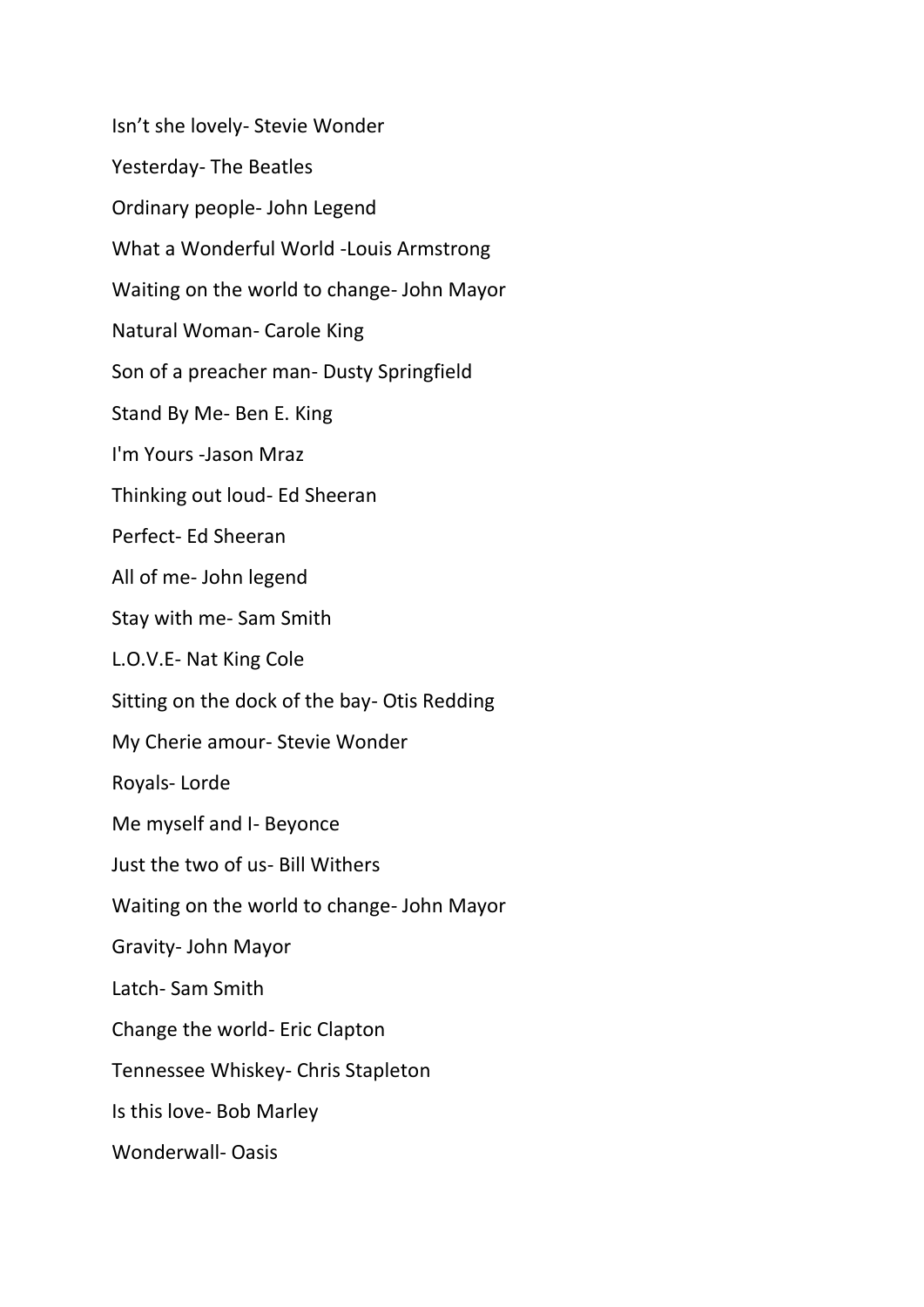### **Disco, Dance Soul & Classics**

Young Hearts Run Free- Candi Station September- Earth, wind and fire Stuck in the middle- Stealers Wheel Heard it through the grapevine- Marvin Gaye Le Freak- Chick Got to be real- Cheryl Lynn Ain't Nobody -Chaka Khan All Night Long- Lionel Richie Billie Jean -Michael Jackson Rock Steady- Aretha Franklin Blame It on the Boogie- The Jacksons Dancing Queen- Abba Finally -CeCe Peniston Girls Just Wanna Have Fun- Cindy Lauper I Want You Back- Jackson 5 I Wanna Dance With Somebody -Whitney Houston I'm every Woman- Whitney Houston I Will Survive -Gloria Gaynor Hit me with you best shot- Pat Benatar We are family- Sister Sledge Rock with You- Michael Jackson Sing it back -Moloko The Way You Make Me Feel- Michael Jackson Walking On Sunshine Katrina and the Waves Hot Stuff- Donna Summer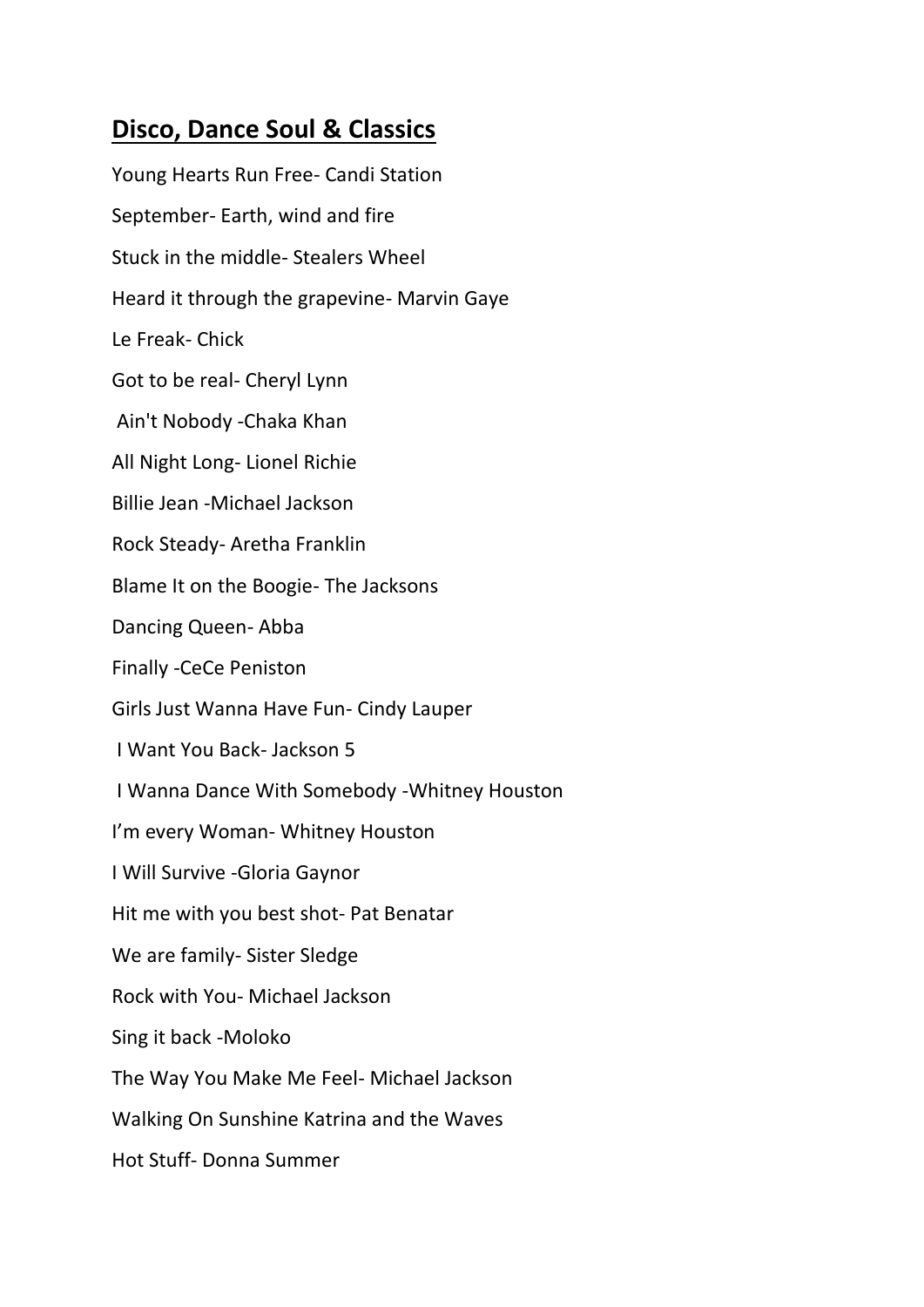Rocksteady- Aretha Franklin Respect- Aretha Franklin Sexual Healing- Marvin Gaye Kiss- Prince Come Together- Beatles Cream- Prince I'm so excited- Pointer sisters Mustang sally-Wilson Pickett Play that funky music -Wild Cherry Proud Mary- Ike and Tina Turner Nutbush- Tina Turner Simply the best- Tina Turner Superstition- Stevie Wonder I'll always love you- Whitney Houston Signed sealed delivered- Stevie wonder These boots were made for walking- Nancy Sinatra Lovely Day- Bill Withers 9-5- Dolly Parton You're the voice- John Farhman Horses- Daryl Brathwaite Summer of 69- Bryan Adams Footloose- Kenny Loggins Living on a prayer- Bon- Jovi April Sun in cuba- Dragon Conga- Gloria Esterfarn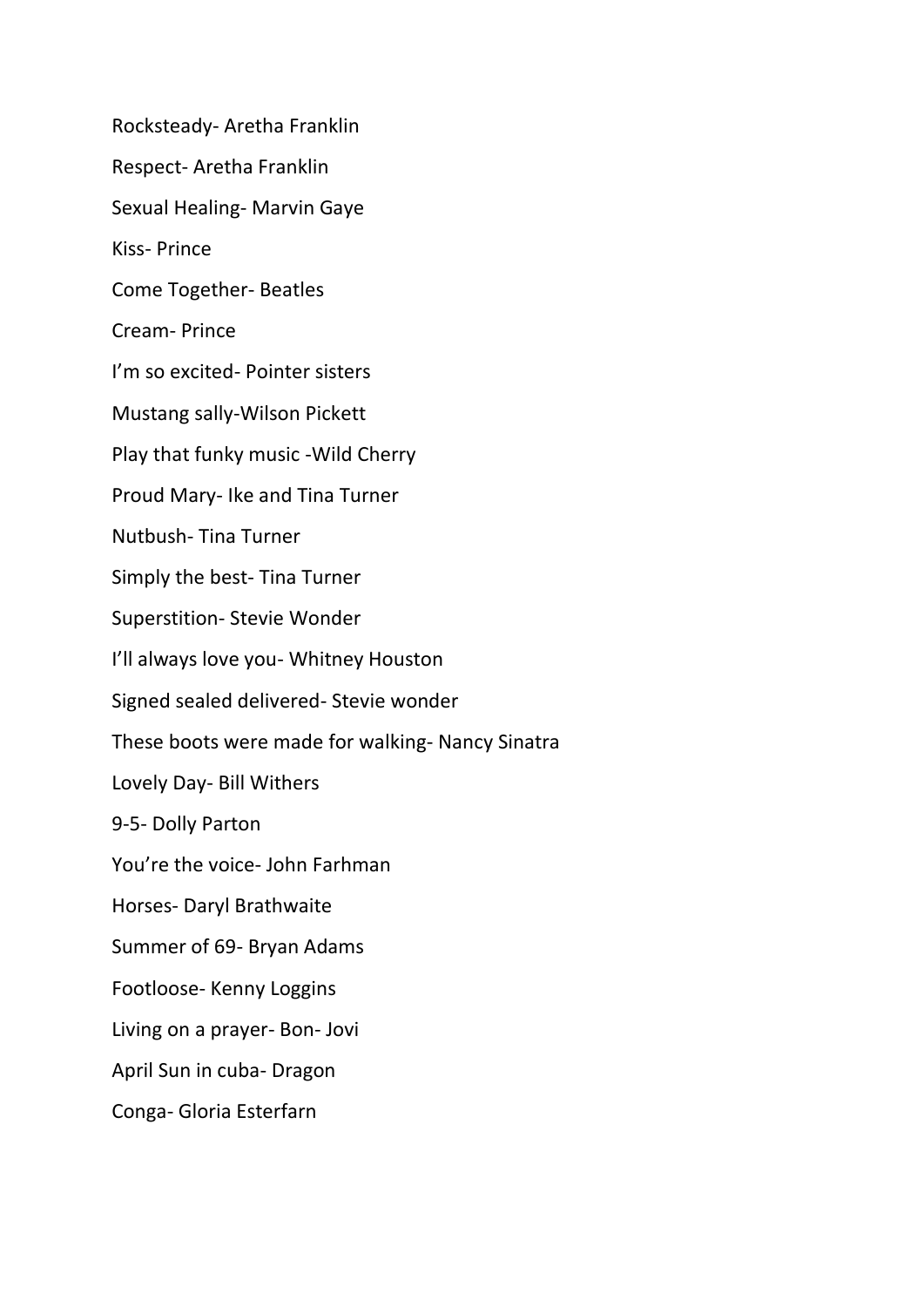# **Modern Songs, Pop & R&B**

Waterfalls-TLC Pony- Ginuwine No Diggity- Blackstreet Shake it off- Taylor Swift Say my name- Destiny's Child Golden- Jill Scott Valerie- Amy Winehouse Back to black- Amy Winehouse American Boy- Estelle Sing it back- Moloko Don't let go- En vouge Crazy in love- Beyoncé I can't feel my face- The weekend Versace on the Floor- Bruno Mars Black and gold- Sam Smith Empire state of mind- Alice keys Crazy- Gnarles Barkly Forget you- Ce lo Green Treasure- Bruno mars Marry you- Bruno Mars Locked outta heaven- Bruno Mars Happy- Phrarell Willams Hold on we're going home- Drake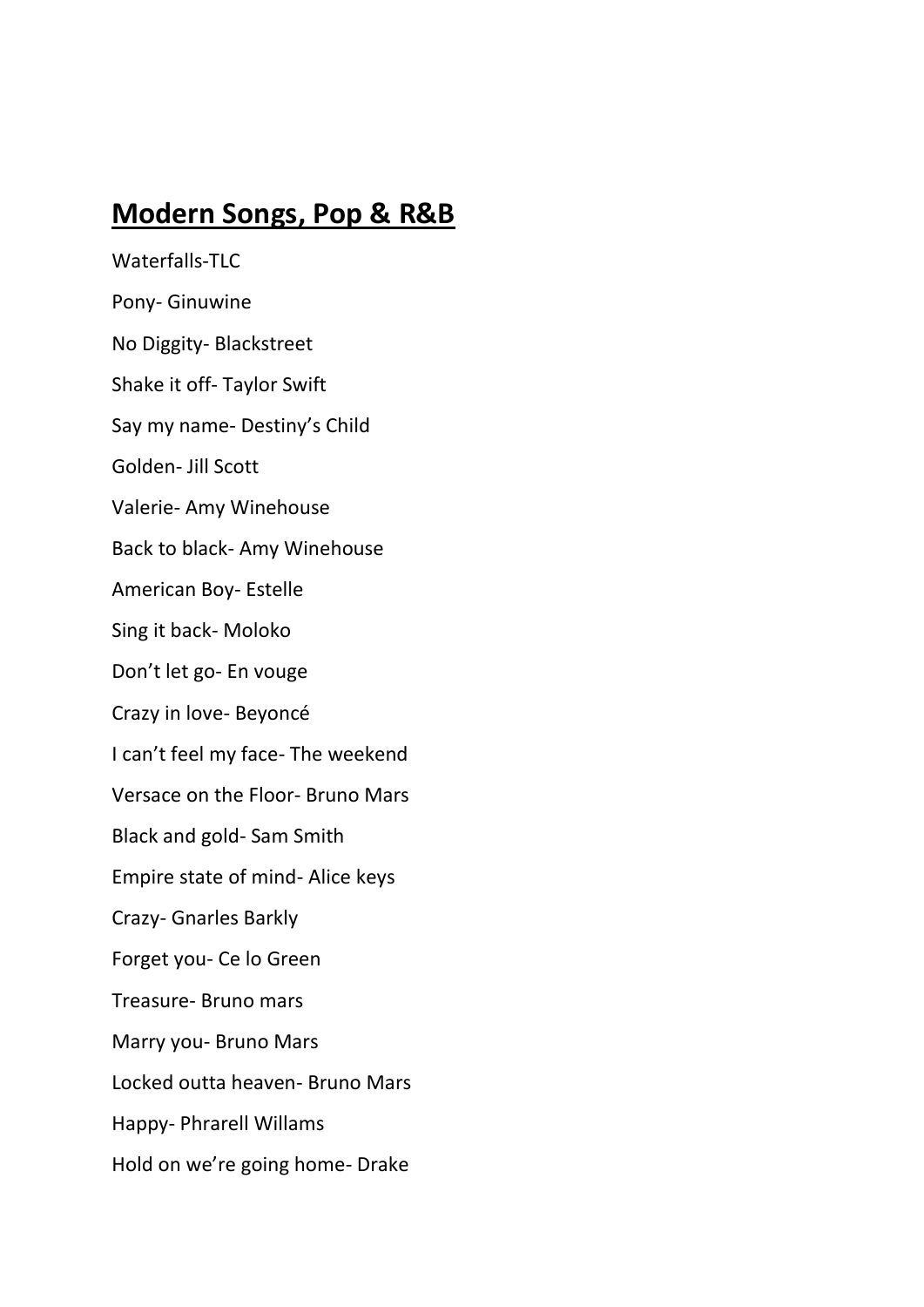Uptown Funk- Bruno Mars Finesse'- Bruno Mars Moves like Jagger- Marroon 5 Rolling in the Deep- Adele Shut up and dance- Walk the moon Sorry- Justin Biber Hey Mr Dj- Zhane Don't mess with my man- Lucy Pearl Tell me- Groove Theory Boogie Tonight- Tweet Every little step I take-Bobby Brown Pure love- Crystal Waters Brown Sugar- D'angelo On and on- Erykah Badu How come you don't call me- Alicia Keys Dangerous Woman- Ariana Grande Boogie Tonight- Tweet Into you- Ariana Grande Shape of you- Ed Sheeran Pretty young thing- MJ Never too much- Luther Vandross Redbone- Childish Gambino Shape of You- Ed Sheeran Let me love you- Mario New Rules- Dua Lipa Go Deep- Janet Jackson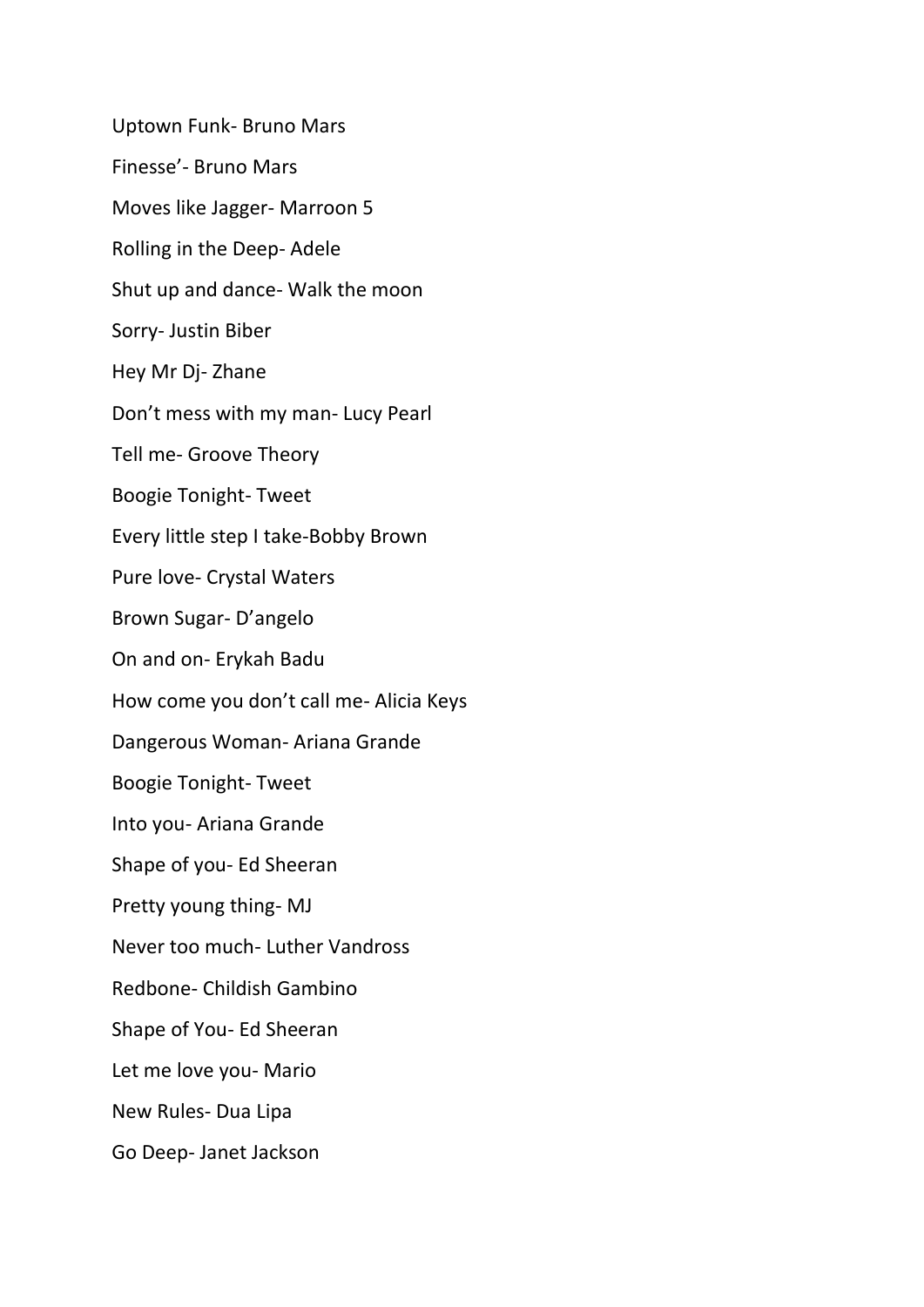No Tears left to cry- Ariana Grande One Kiss- Dua Lipa Fine China- Chris Brown No Scrubs- TLC Cry Me a river- Justin Timberlake This is how we do it- Montel Jordan Sweat- Inner circle Ride with me- Nelly I got a feeling- Black eyed peas One dance- Drake Ignition- R- Kelly Can't stop the feeling- Justin Timberlake Water melon sugar high- Harry Styles Don't start now- Dua Lipa

# **Rock/Pub Favourites**

500 Miles- The Proclaimers Am I ever gonna see your face again- The Angels Are you gonna go my way- Lenny Kravitz Beatles- Saw here standing there Call me Al- Paul Simon Don't wanna miss a thing- Aerosmith (Background set) Eagle Rock - Daddy Cool Here I go again- Whitesnake Horses- Daryl Brathwaite I need you tonight- INXS